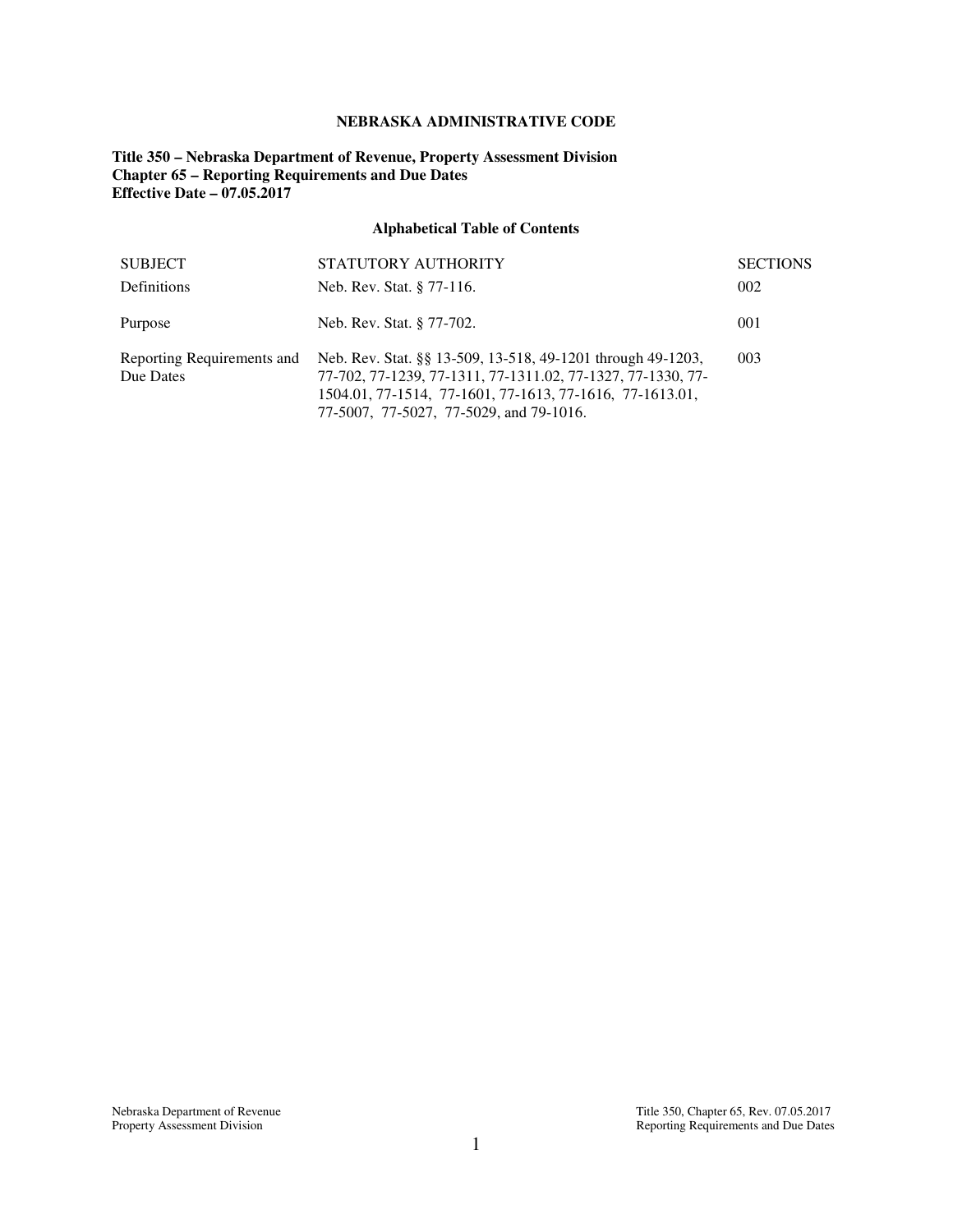### **Numerical Table of Contents**

| <b>SUBJECT</b>                          | STATUTORY AUTHORITY                                                                                                                                                                                                               | <b>SECTIONS</b> |
|-----------------------------------------|-----------------------------------------------------------------------------------------------------------------------------------------------------------------------------------------------------------------------------------|-----------------|
| Purpose                                 | Neb. Rev. Stat. § 77-702.                                                                                                                                                                                                         | 001             |
| <b>Definitions</b>                      | Neb. Rev. Stat. § 77-116.                                                                                                                                                                                                         | 002             |
| Reporting Requirements and<br>Due Dates | Neb. Rev. Stat. §§ 13-509, 13-518, 49-1201 through 49-1203,<br>77-702, 77-1239, 77-1311, 77-1311.02, 77-1327, 77-1330, 77-<br>1504.01, 77-1514, 77-1601, 77-1613, 77-1616, 77-1613.01,<br>77-5007, 77-5027, 77-5029, and 79-1016. | 003             |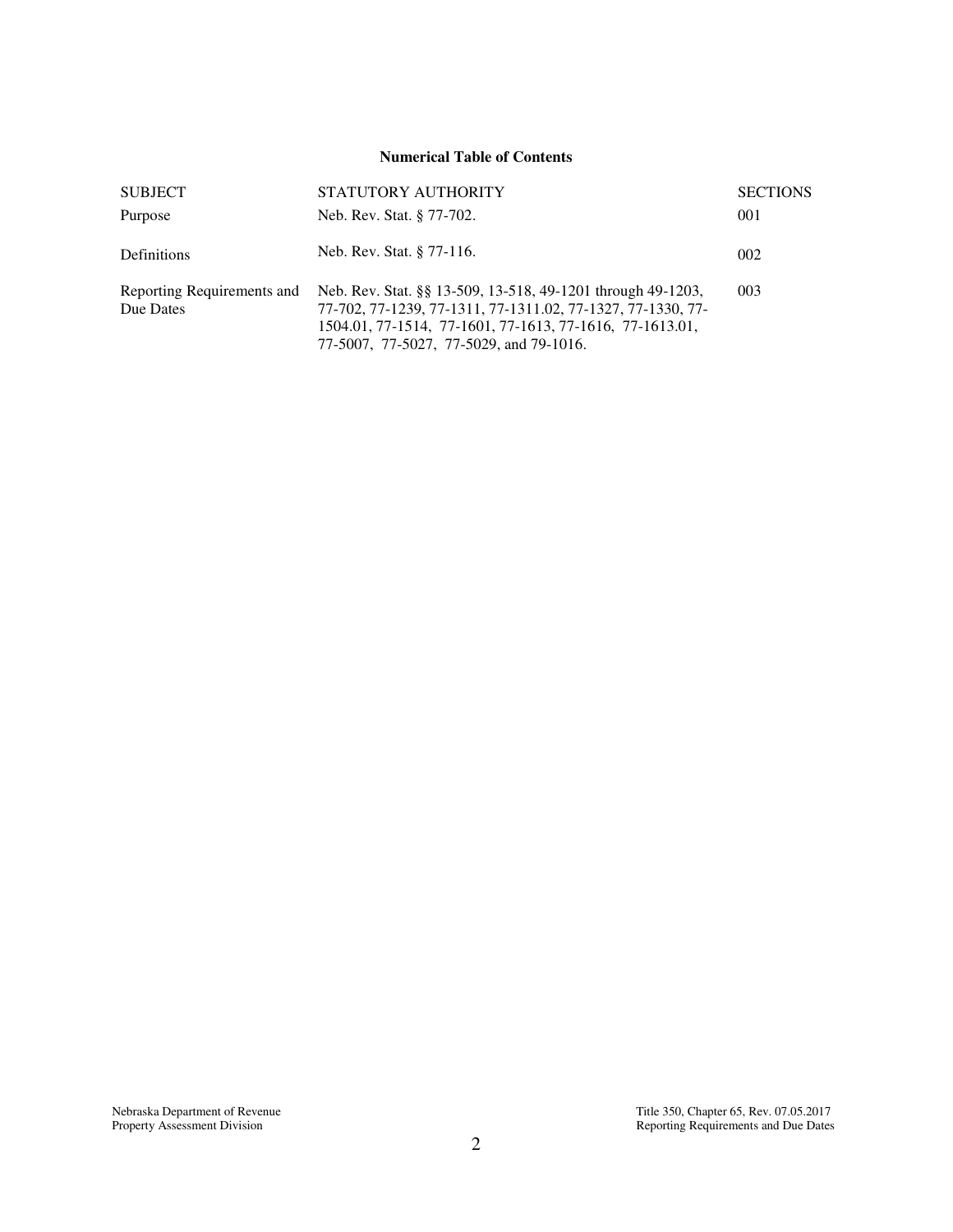## REG-65-001 PURPOSE

 001.01 The purpose of this regulation is to describe in chronological order the various reporting requirements and filing due dates with the Nebraska Department of Revenue, Property Assessment Division that must be met by county officials.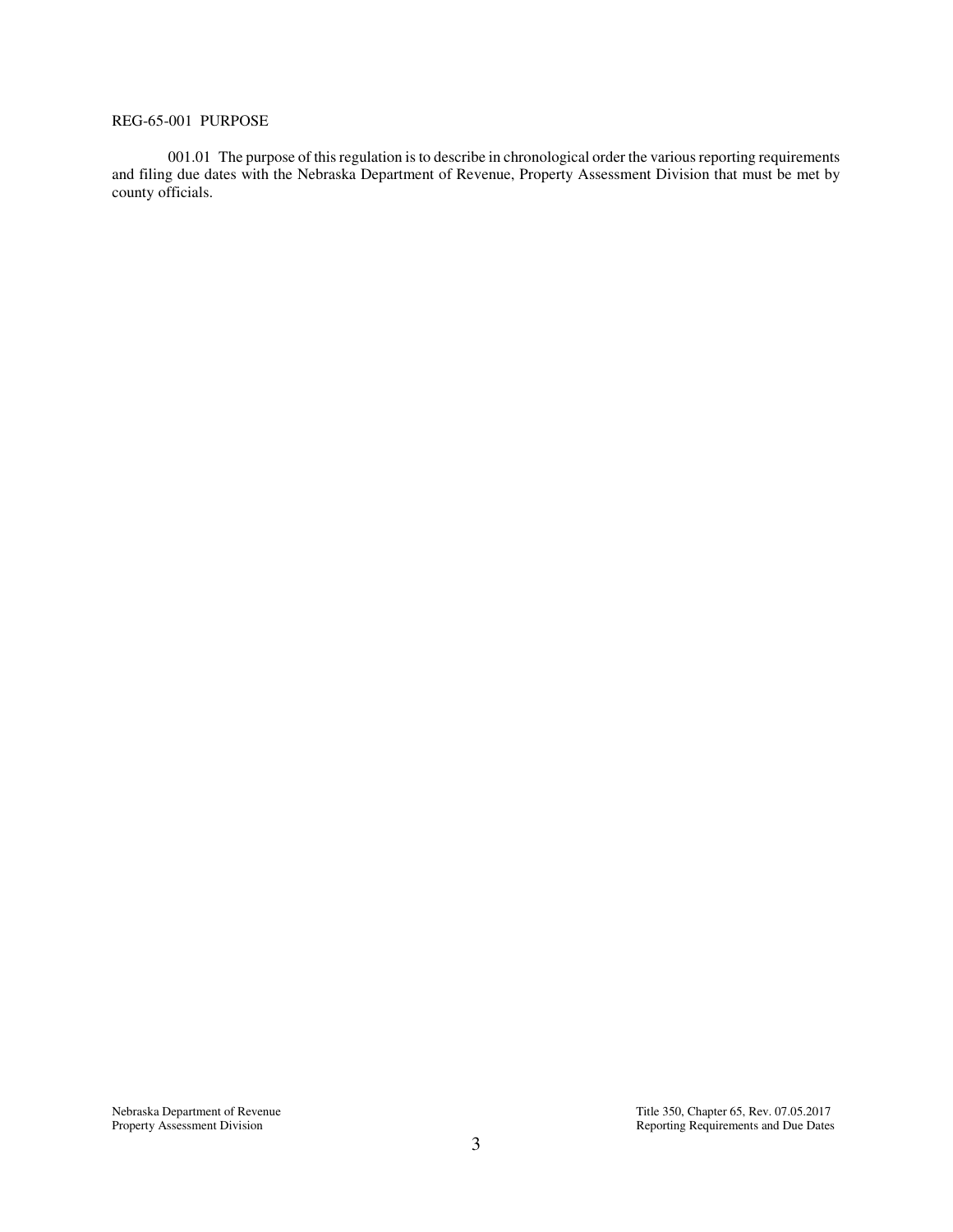## REG-65-002 DEFINITIONS

002.01 Division means the Nebraska Department of Revenue, Property Assessment Division.

 002.02 Electronic submission includes submission by electronic mail, electronic import, facsimile, or any other electronic means developed in the future.

002.03 Property Tax Administrator will be abbreviated as PTA throughout this regulation.

002.04 Tax Commissioner means the Tax Commissioner of the Nebraska Department of Revenue.

002.05 Tax Equalization and Review Commission will be abbreviated as TERC throughout this regulation.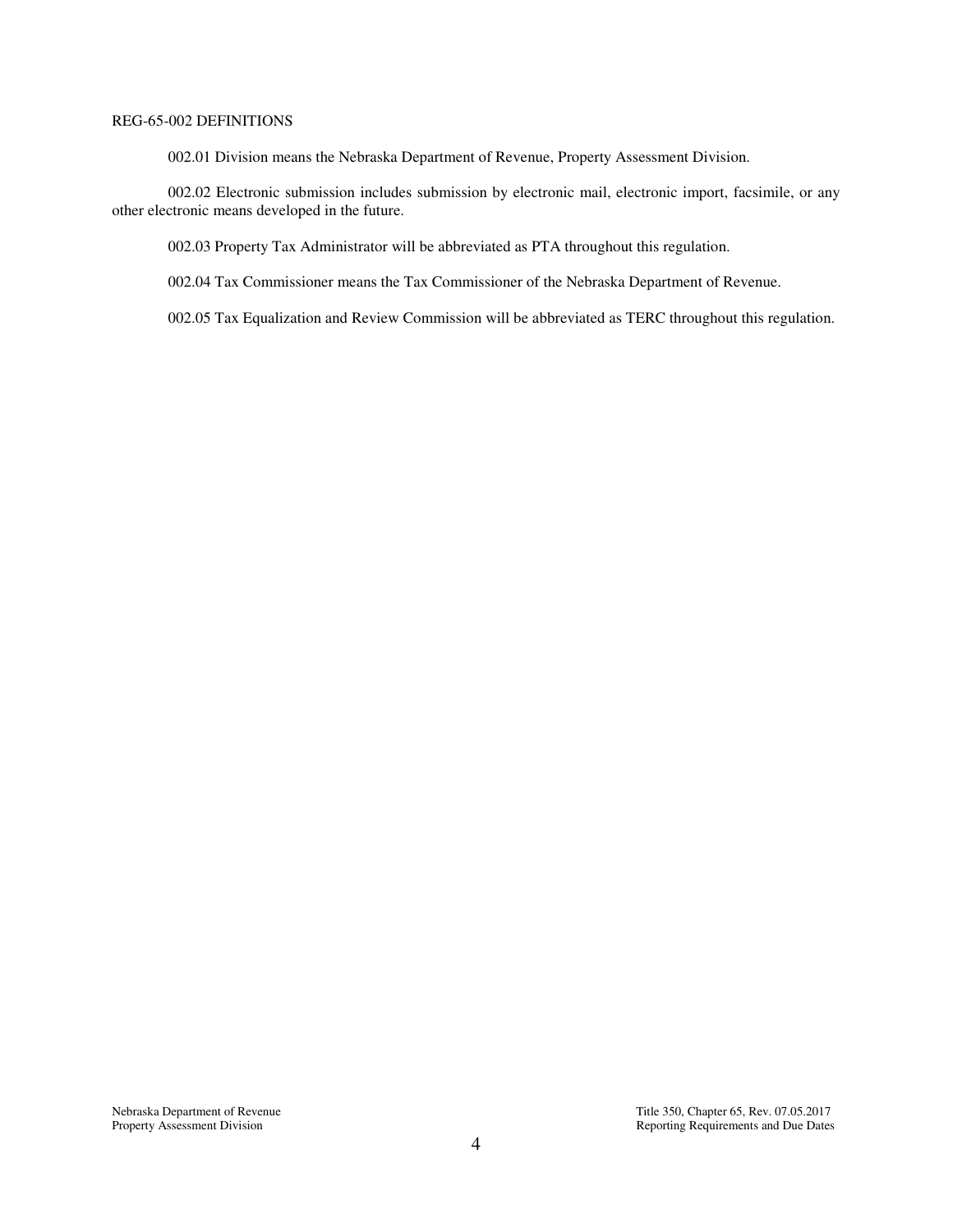#### REG-65-003 REPORTING REQUIREMENTS AND DUE DATES

003.01 Reporting requirements.

003.01A Forms or reports prescribed by the Division may not be altered or substituted without obtaining written permission from the Division.

003.01B Forms filed with a county official must be date stamped or the date written on the form when received.

003.01C Reports filed with the Division must be in the prescribed format and the county official must retain copies of records according to the county official's records retention policy. The prescribed format may be an electronic format.

003.01D The Division may request that certain completed forms on file with a county official be forwarded to the Division.

003.01E When the filing date for any form or report required to be filed with the Division falls on a Saturday, Sunday, or legal holiday, the filing will be considered timely if received on the next business day.

003.01F Forms and reports will be considered timely filed if properly completed, signed, and postmarked through the United States mail on or before the filing due date.

 003.01F(1) Forms and reports sent by registered or certified mail will be considered timely if the registration or certification date are postmarked on or before the filing due date.

 003.01F(2) Electronic submission of forms or reports will be considered timely filed if the filing or report has a date/time stamp before midnight of the filing due date.

003.01G The Division may require county officials to report information in time periods earlier or different than those specified in statute or regulation to ensure the proper administration of the law. The Division may also require county officials to report additional data on taxable valuations or other features of the property tax as needed to determine the quality and uniformity of assessment practices.

003.01H If the required information fails to be timely completed the county official may be subject to any corrective actions available under statute or regulation.

003.02 Annual due dates.

 003.02A On or before February 5, the county treasurer must forward an electronic copy of the list of delinquent real property taxes in an electronic format required by the Division. Delinquent property lists for all counties will be compiled and published electronically on the Division's website. This list must exclude special assessments.

 003.02B On or before March 19, in counties with a population of less than 150,000 inhabitants, the county official must complete and certify the County Abstract of Assessment Report for Real Property (Real Property County Abstract) to the Division. For counties with a population of at least 150,000 inhabitants, the county official must complete and certify the Real Property County Abstract on or before March 25.

003.02C The Real Property County Abstract includes the following:

 003.02C(1) The Real Property County Abstract, Form 45. This form is a summary of the current year's real property taxable valuations, by class and subclass, for all locally assessed property;

Nebraska Department of Revenue Title 350, Chapter 65, Rev. 07.05.2017 Property Assessment Division **Property Assessment Division** Reporting Requirements and Due Dates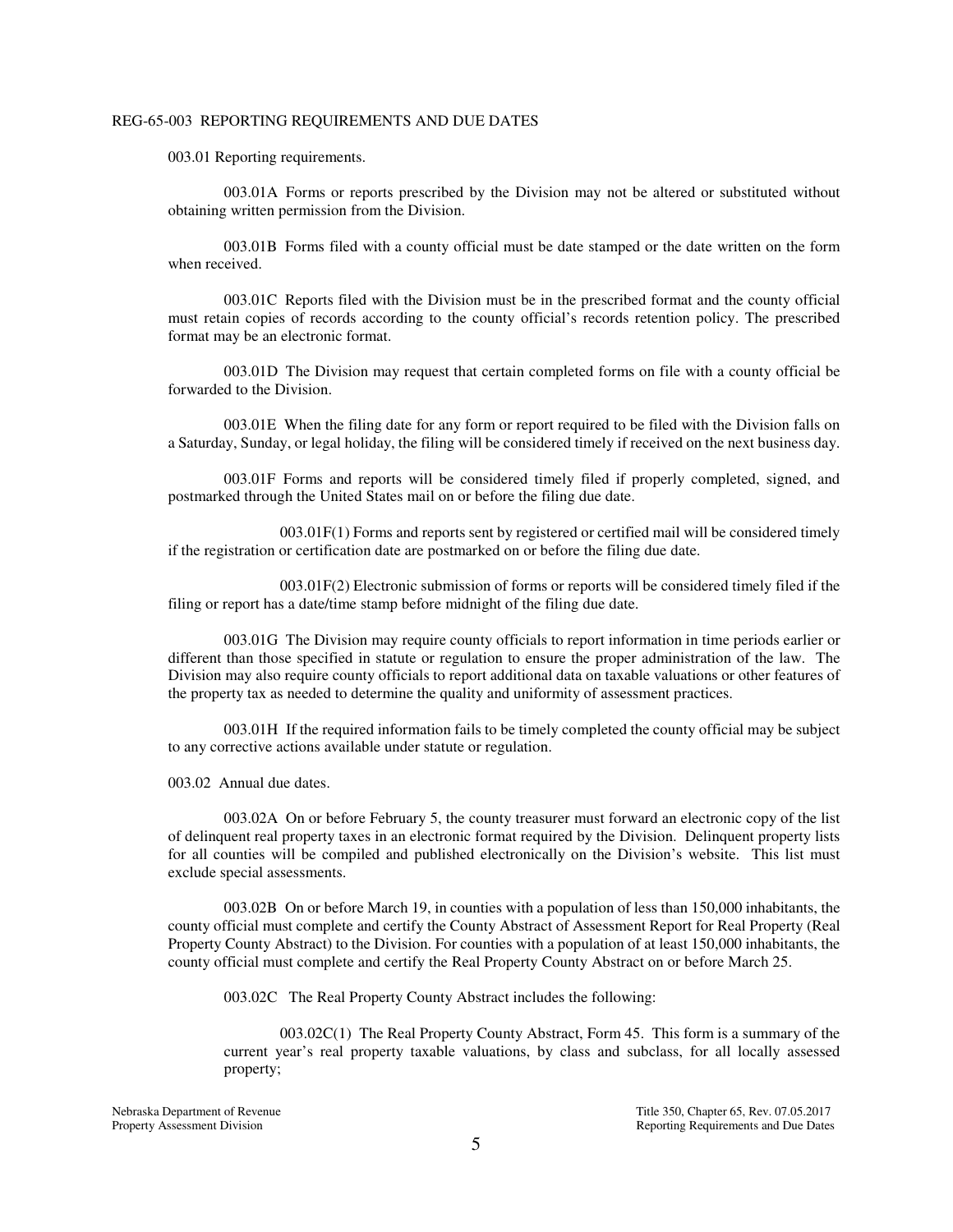003.02C(2) The Assessment Practices Survey. The survey is a report of information regarding each county official's office. The information must include general office staff, resources, specific budgets, appraisal information, mapping information, computer resources, contracted services for administrative or appraisal functions, action plans for appraisal/assessments, and any other information required by the PTA;

 003.02C(3) The Assessed Value Update (AVU). The AVU is a report of the current year's assessed value for properties listed in the State's sales file; and

 003.02C(4) Maps. Maps should show the agricultural land market areas or other market areas in the county.

003.02D Extensions for the Real Property County Abstract filings may be granted for good cause shown. The extension request must contain an explanation of why the extension is needed, how it would improve the quality of the assessment in the county, and the date of anticipated completion.

 003.02D(1) For counties with a population of less than 150,000 inhabitants, requests for extension must be filed with the Division no later than March 16.

 003.02D(2) For counties with a population of at least 150,000 inhabitants, requests for extensions must be filed with the Division no later than March 22.

 003.02D(3) Extension requests that are not timely filed will be denied absent exceptional circumstances. Exceptional circumstances are limited to natural disasters or catastrophic technology or personnel occurrences of which the county assessor or the county had no notice on or before the deadline to request an extension.

003.02D(4) If approved, the PTA will issue a written confirmation of the extension date to the county assessor.

 003.02D(5) A county assessor whose request for an extension has been denied may appeal that denial to the TERC under Neb. Rev. Stat. § 77-5007(11).

 003.02D(6) If a county fails to file its real property county abstract either by the statutory deadline or the extended deadline (if applicable), the PTA will report this information to the TERC as part of the Report and Opinion and the county assessor may be subject to any corrective actions available under statute or regulation.

003.02E On or before June 5, any county assessor of a county which had valuations of real property adjusted by action of the TERC must recertify their Real Property County Abstract and AVU to the Division.

003.02F On or before July 20, the county assessor must prepare a Personal Property County Abstract on forms prescribed by the Tax Commissioner. The Personal Property County Abstract Report is a summary of the current year's locally assessed personal property taxable value, number of returns, and exempt value. The personal property abstract must be filed electronically.

003.02G On or before August 20, any county assessor of a county which had valuations of real property adjusted by action of the TERC, pursuant to a petition of a county board of equalization, must recertify their Real Property County Abstract and AVU to the Division.

003.02H On or before August 20, the county assessor must certify the current taxable value of all taxable property within his or her jurisdiction to each governing body or board empowered to levy or certify a tax levy.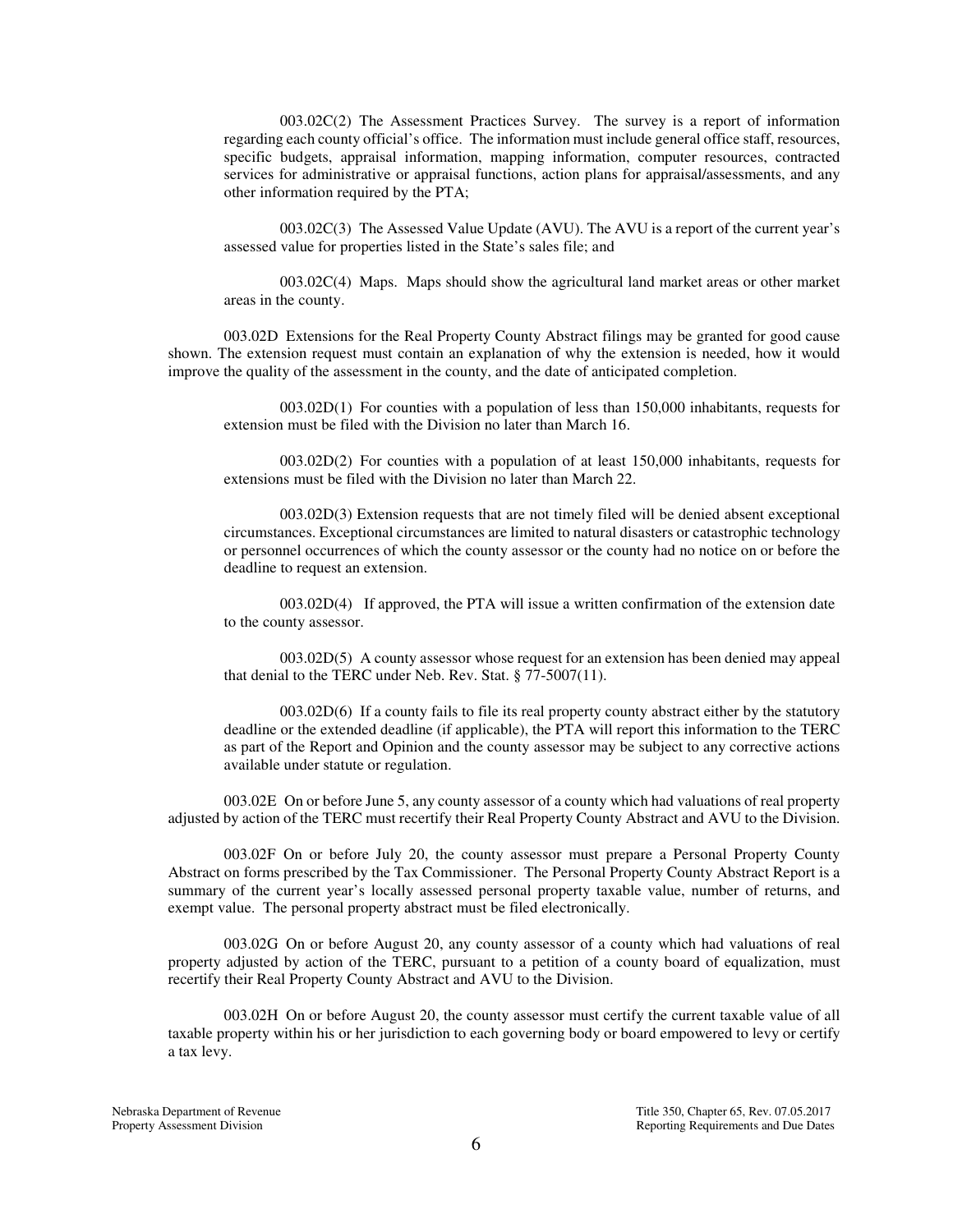003.02H(1) The valuation of any real and personal property annexed by a political subdivision on or before July 31 will be considered in the taxable valuation of the annexing subdivision for the current year. Any annexation that occurs on or after August 1 will be considered in the taxable valuation for the political subdivision in the following year.

003.02H(2) For counties with community redevelopment projects using tax increment financing (TIF) the county assessor must:

> 003.02H(2)(a) Include only the base value as taxable value when certifying value to political subdivisions, and

> 003.02H(2)(b) Certify the TIF base and excess value for each project to the community redevelopment authority and county treasurer.

003.02I On or before August 20, the county assessor must also certify the total valuation attributable to growth to each political subdivision, except sanitary improvement districts that have been in existence for 5 years or less, all school districts, and all community colleges.

003.02I(1) Real property valuation growth includes:

003.02I(1)(a) All increases in valuation for a political subdivision due to improvements to real property as a result of new construction, additions to existing buildings, any improvements to real property which increases the value of such property; and

 $003.02I(1)(b)$  Any increase in valuation due to annexed territory by the political subdivision for the current year, for example, city annexation or fire district merged territory with a city.

003.02I(2) Real property growth does not include the following:

003.02I(2)(a) Changes in value of a class or subclass of real property;

003.02I(2)(b) Changes due to revaluation of existing properties;

 $003.02I(2)(c)$  Valuation changes resulting from a change in use of the property, for example agricultural land use changes;

 $003.02I(2)(d)$  Property that changes from exempt status to taxable status; or

003.02I(2)(e) Redevelopment project excess value that is part of an active TIF project or excess value for TIF project that has ended due to payment of indebtedness.

003.02I(3) Personal property valuation growth includes any increase in a political subdivision's combined total valuation for all locally assessed and state assessed personal property for the current year, over that of the prior year. If the current year's total personal property valuation for a political subdivision is less than the prior year, then there is no personal property valuation growth for that particular political subdivision.

 003.02J On or before August 25, the county assessor must complete and certify the School District Taxable Value Report to the Division. The School District Taxable Value Report is a report of each school district's current valuations for personal property, centrally assessed, and real property by class or subclass, TIF information by school district, and other information as required by the PTA.

Nebraska Department of Revenue Title 350, Chapter 65, Rev. 07.05.2017 Property Assessment Division **Property Assessment Division** Reporting Requirements and Due Dates